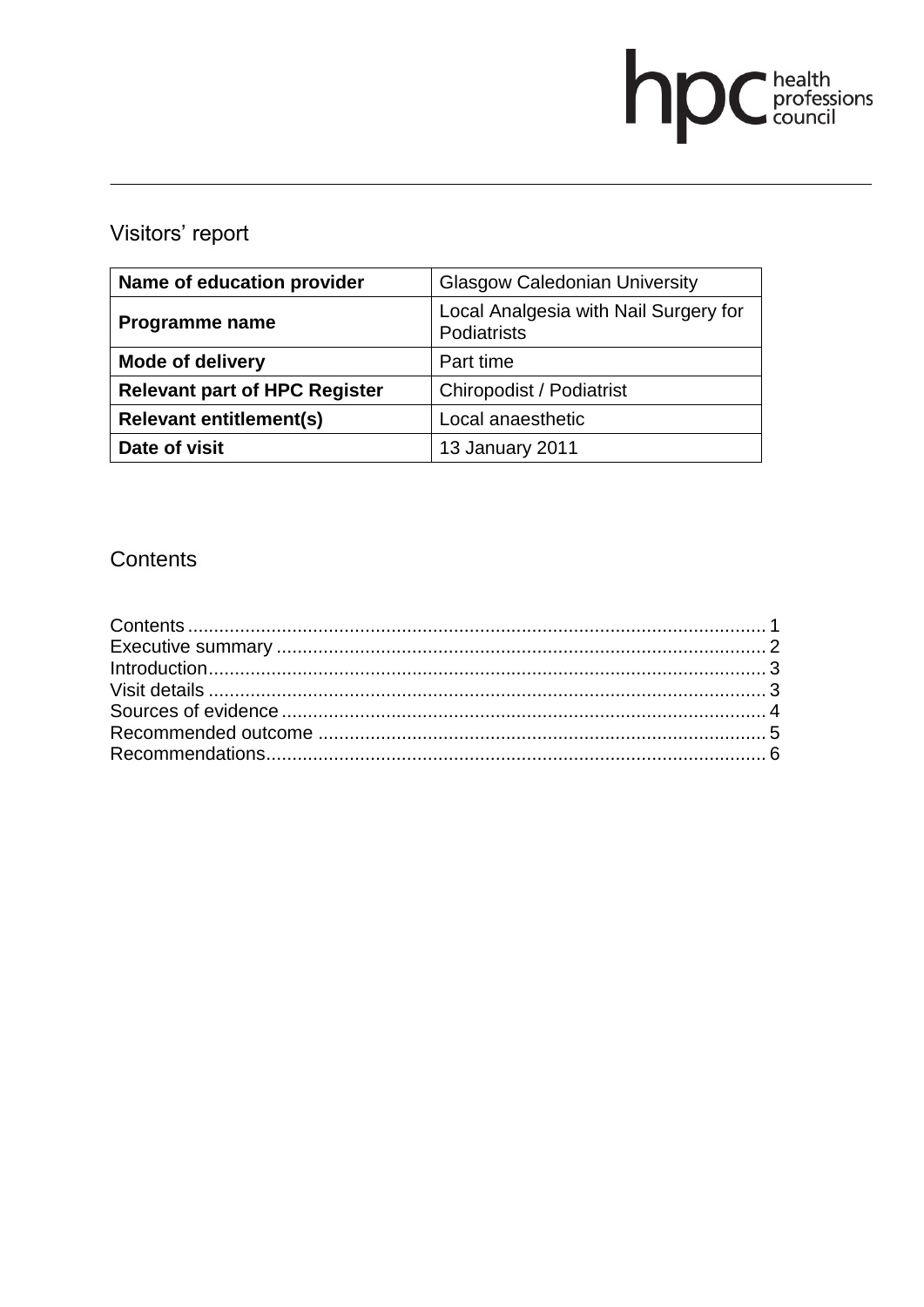# Executive summary

The Health Professions Council (HPC) approve educational programmes in the UK which health professionals must complete before they can apply to be registered with us. The HPC is a health regulator and our main aim is to protect the public. The HPC currently regulates 15 professions. All of these professions have at least one professional title which is protected by law. The HPC keep a register of health professionals who meet our standards for their training, professional skills, behaviour and health.

The visitors' report which follows outlines the recommended outcome made by the visitors on the ongoing approval of the programme at the education provider. This recommended outcome was accepted by the Education and Training Committee (Committee) on 31 March 2011. At this meeting, the Committee confirmed the ongoing approval of the programme. This means that the programme meets our standards of education and training (SETs) and ensures that those who complete it meet our standards of proficiency (SOPs) for their part of the Register. The programme is now granted open ended approval, subject to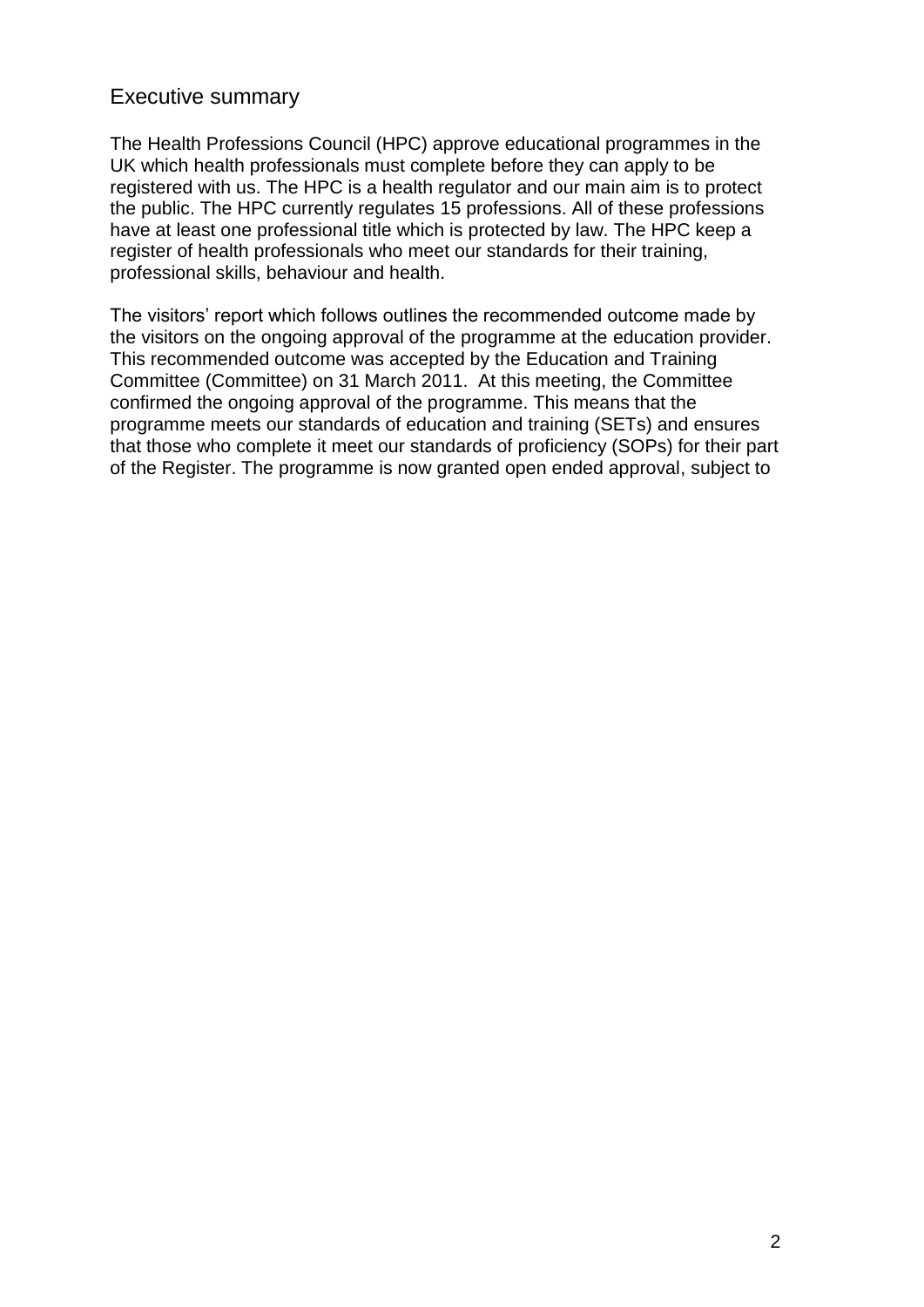# Introduction

The HPC visited the programme at the education provider to consider issues raised by the previous year's annual monitoring process. The issues raised by annual monitoring affected the following standards - programme admissions, programme management and resources, curriculum, practice placements and assessment. The programme was already approved by the HPC and this visit assessed whether the programme continued to meet the standards of education and training (SETs) and continued to ensure that those who complete the programme meet the standard of proficiency (SOPs) for this entitlement.

This visit was an HPC only visit. The education provider did not validate or review the programme at the visit and the professional body did not consider their accreditation of the programme. The education provider did not provide a chair or secretary for the event as it considered the programme to be a short continuing development course and therefore a chair and secretary were not required.

| Name of HPC visitors and profession                        | Paul Blakeman<br>(Chiropodist/Podiatrist)              |
|------------------------------------------------------------|--------------------------------------------------------|
|                                                            | Catherine Mackenzie (Speech and<br>Language Therapist) |
| HPC executive officer(s) (in attendance)                   | Mandy Hargood                                          |
| Proposed student numbers                                   | 12 (two cohorts per year)                              |
| Initial approval                                           | 1 February 2006                                        |
| Effective date that programme approval<br>reconfirmed from | September 2011                                         |

# Visit details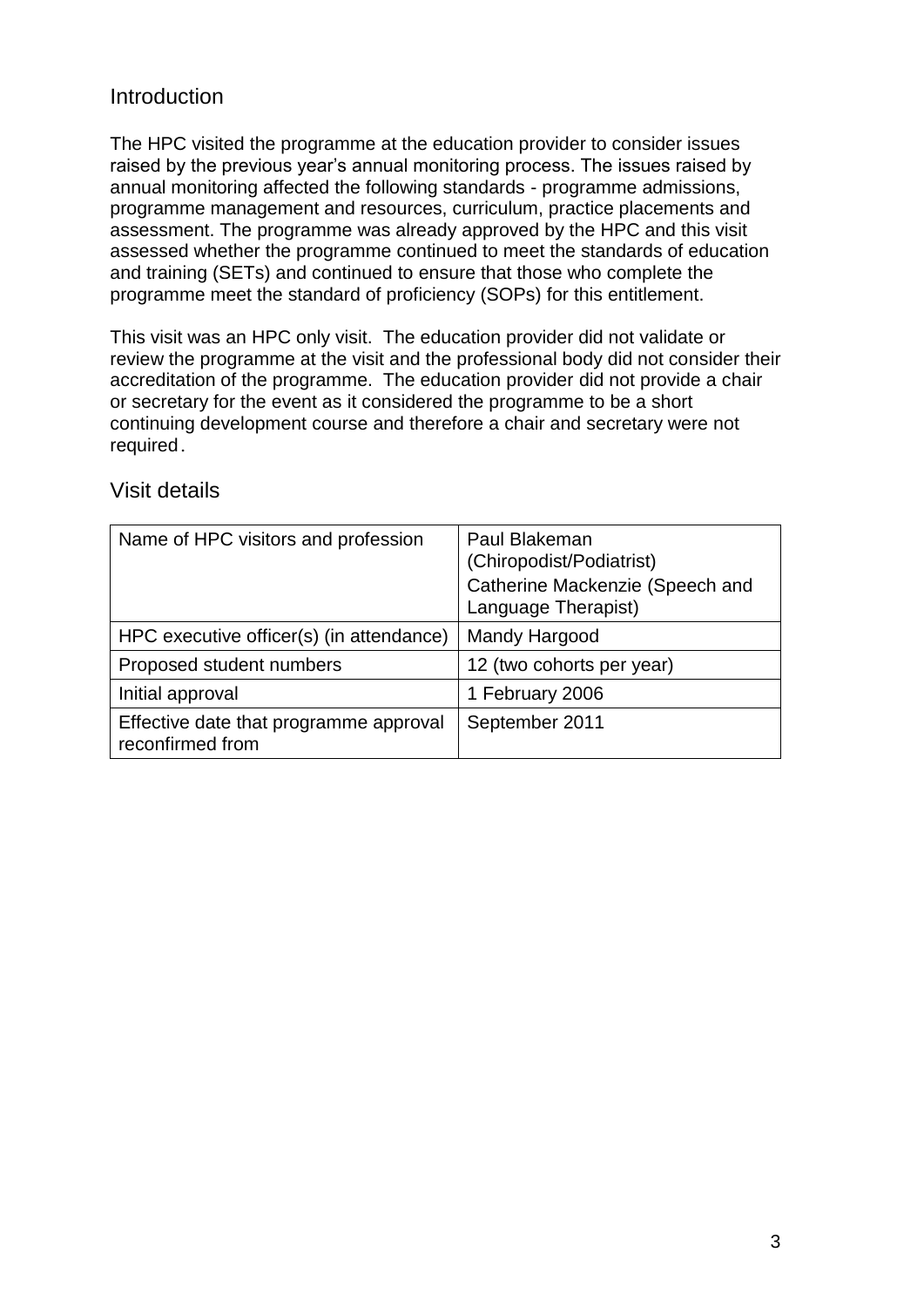# Sources of evidence

Prior to the visit the HPC reviewed the documentation detailed below, sent by the education provider:

|                                                                                       | Yes | <b>No</b> | N/A |
|---------------------------------------------------------------------------------------|-----|-----------|-----|
| Programme specification                                                               |     |           |     |
| Descriptions of the modules                                                           |     |           |     |
| Mapping document providing evidence of how the<br>education provider has met the SETs |     |           |     |
| Mapping document providing evidence of how the<br>education provider has met the SOPs |     |           |     |
| Practice placement handbook                                                           |     |           |     |
| Student handbook                                                                      |     |           |     |
| Curriculum vitae for relevant staff                                                   |     |           |     |
| External examiners' reports from the last two years                                   |     |           |     |

The HPC did not review a programme specification prior to the visit as a programme specification has not been created for this award type. A mapping document for the SOPs was not required by the visitors as the programme is a post-registration qualification.

During the visit the HPC saw the following groups or facilities:

|                                                                                                  | Yes | No. | N/A |
|--------------------------------------------------------------------------------------------------|-----|-----|-----|
| Senior managers of the education provider with<br>responsibility for resources for the programme |     |     |     |
| Programme team                                                                                   |     |     |     |
| Placements providers and educators/mentors                                                       |     |     |     |
| <b>Students</b>                                                                                  |     |     |     |
| Learning resources                                                                               |     |     |     |
| Specialist teaching accommodation<br>(eg specialist laboratories and teaching rooms)             |     |     |     |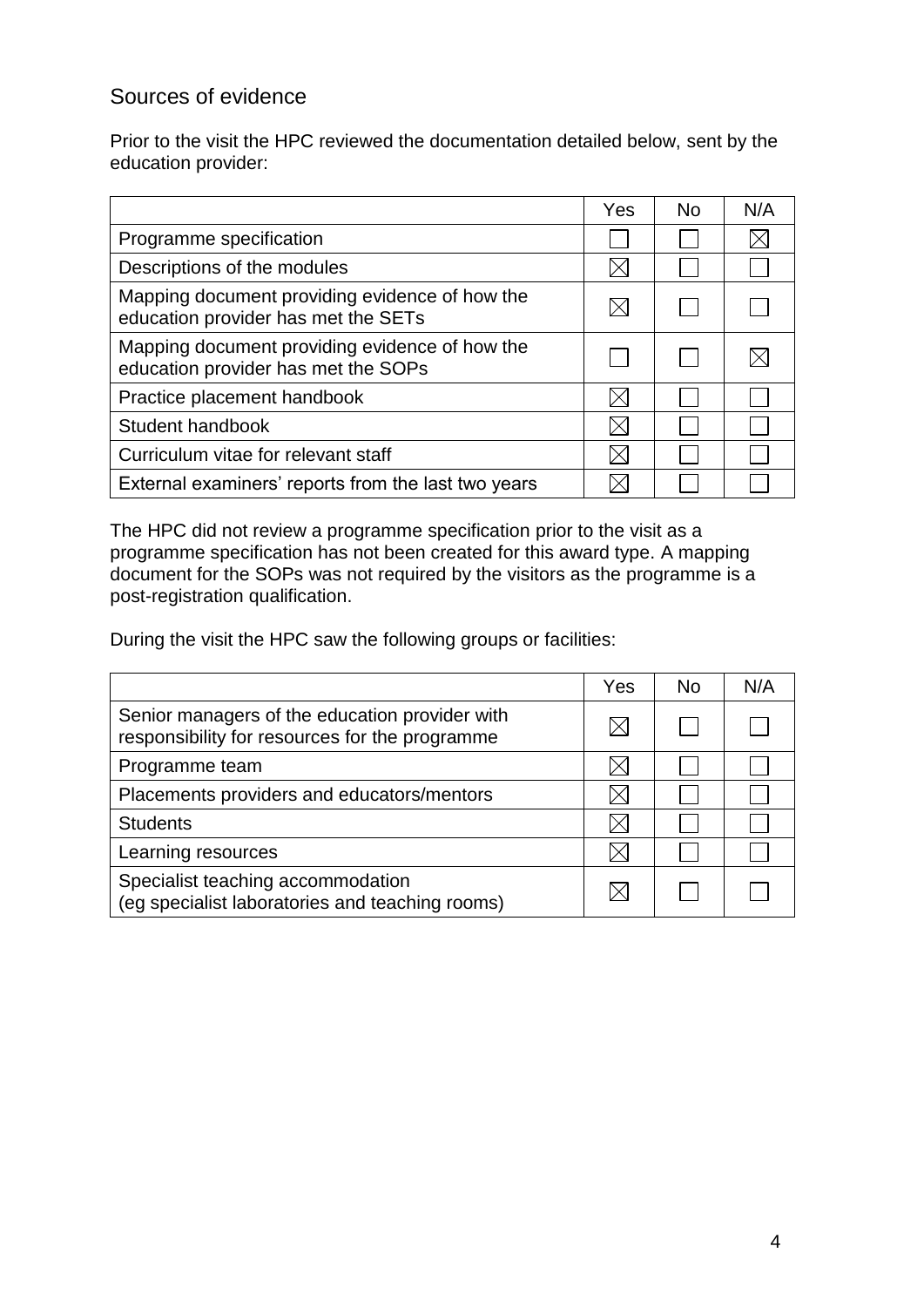# Recommended outcome

To recommend a programme for ongoing approval, the visitors must be assured that the programme meets all of the standards of education and training (SETs) and that those who complete the programme meet the standard of proficiency (SOP) for this entitlement.

The visitors agreed to recommend to the Education and Training Committee that the ongoing approval of the programme is reconfirmed.

The visitors did not set any conditions for the programme.

Conditions are requirements that the education provider must meet before the programme can be recommended for ongoing approval. Conditions are set when certain standards of education and training have not been met or there is insufficient evidence of the standard being met.

The visitors have made a number of recommendations for the programme.

Recommendations are observations on the programme or education provider which do not need to be met before the programme is recommended for ongoing approval. Recommendations are normally set to encourage further enhancements to the programme and are normally set when it is felt that the particular standard of education and training has been met at, or just above the threshold level.

The visitors did not make any commendations on the programme. Commendations are observations of innovative best practice by a programme or education provider.